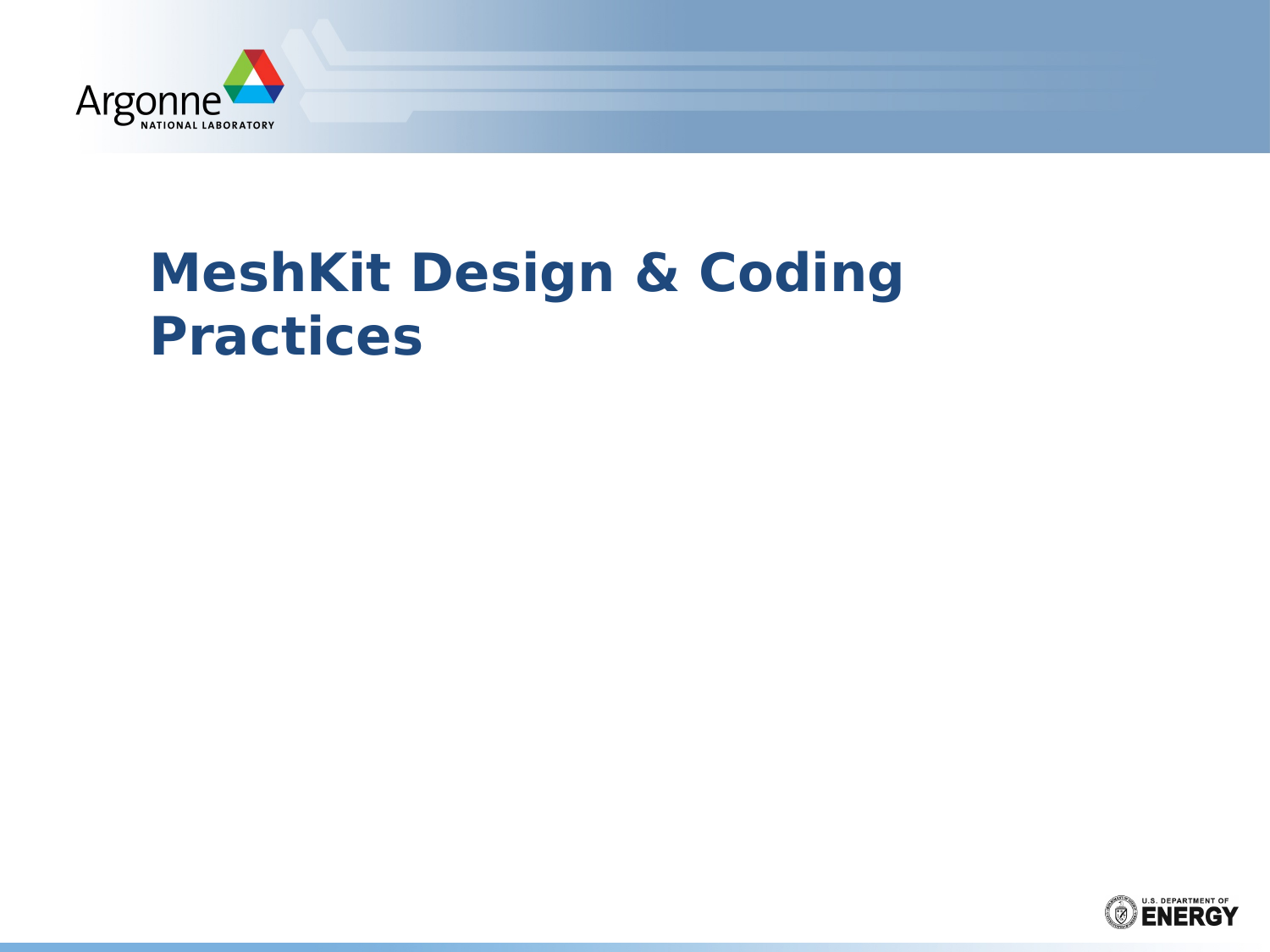#### **Geometry-Mesh-Relations**

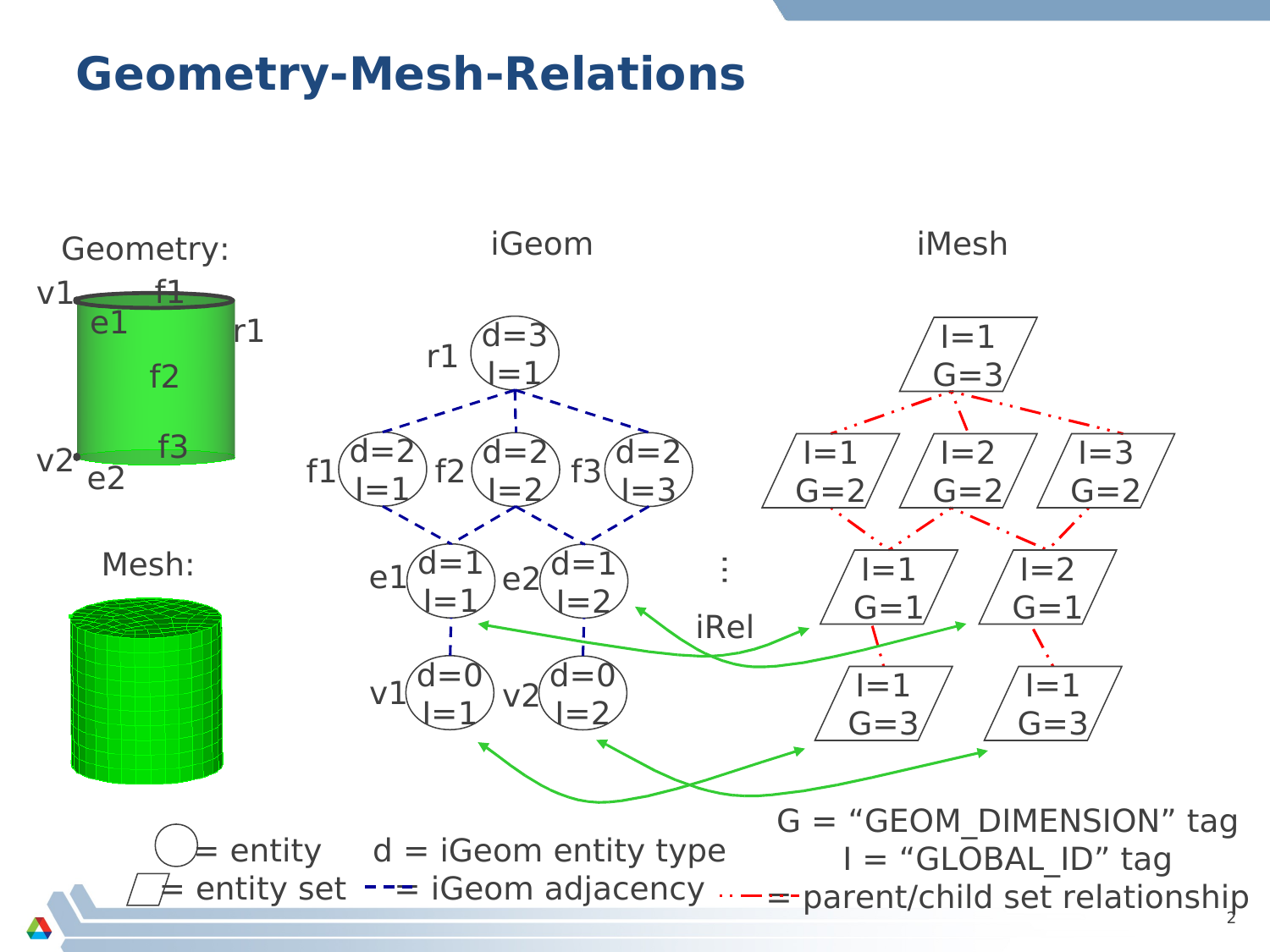### **MeshKit Algorithm Execution**

- **Pre-mesh** 
	- Mesh my boundary
- Mesh
	- Gather mesh from boundary
	- Generate mesh (a)
	- Generate mesh (b)
	- …
- Post-mesh
	- Global smooth
	- Assign to iMesh\*

\* - to use other tools, e.g. smoothing, mesh should already be in iMesh; maybe this step binds it to the GEOM\_DIMENSION set

Go to "View | Header and Footer" to add your organization, sponsor, meeting name here; then, click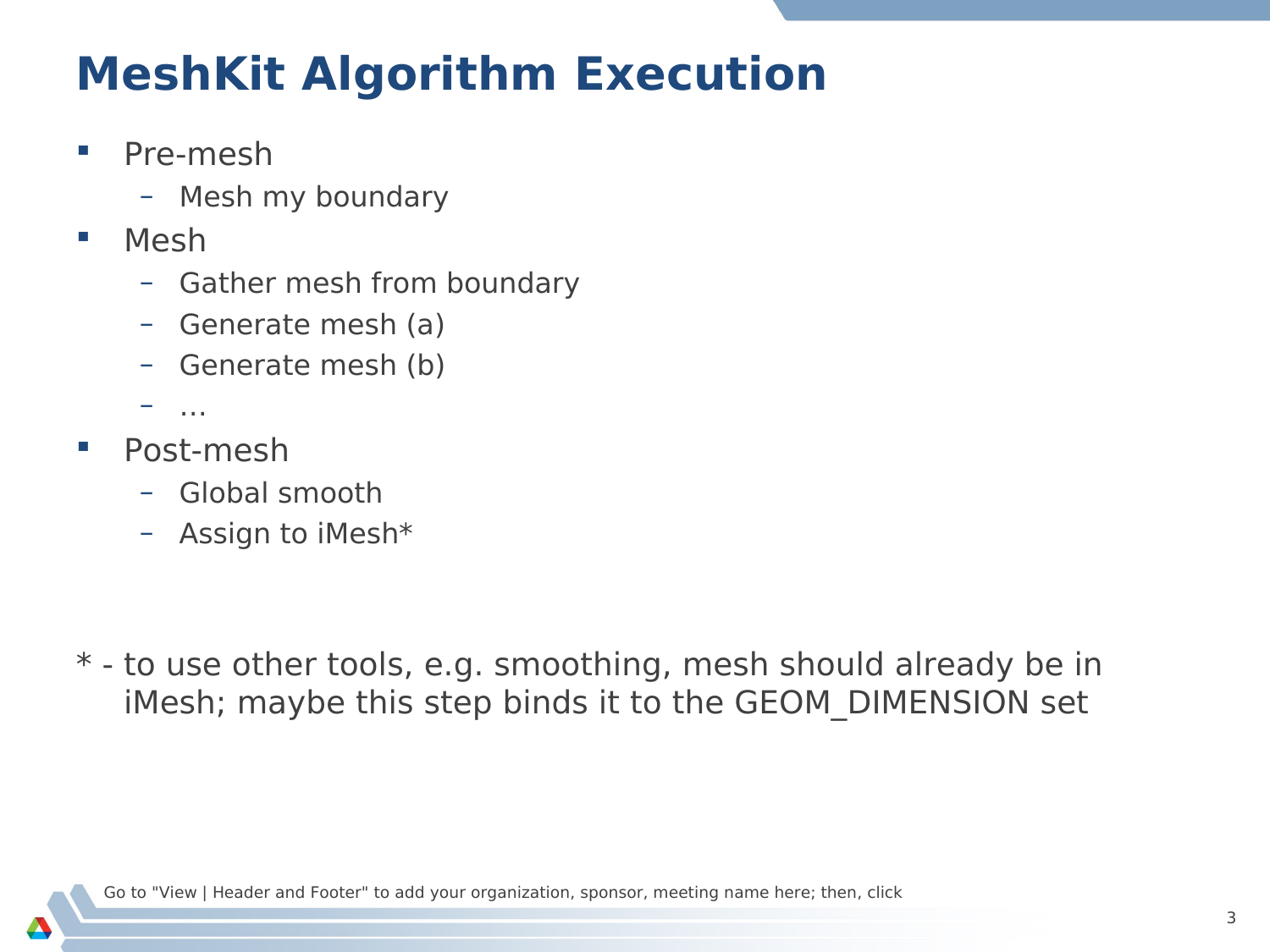## **MeshKit Algorithm Implementation**

- **Input/output should ALWAYS** be in terms of iMesh sets
	- Even during initial development
	- Even when using external meshing algorithm implementation
		- If you must input from file to  $3<sup>d</sup>$  party tool, implement a writer that writes to a temporary file that is then read by the tool (called at the start of the tool execution)
		- If you must output to a file from a  $3<sup>d</sup>$  party tool, implement a reader that then reads the mesh from the temporary file into MOAB (called at the end of the tool execution)
	- Makes it possible to call as a sequence of operations operating on MOAB/iMesh state
		- read from facets decimate instantiate iGeom quad mesh smooth read into analysis
		- edge mesh trimesh with Triangle quad mesh with CAMAL extrude
		- edge mesh trimesh with CAMAL quad mesh with JAAL– extrude
- **Implement as class, driver program** 
	- Class:
		- Constructor: input iGeom/entity, iMesh/entity set handles
		- Execute(): performs algorithm execution
		- Algorithm-specific settings and input using member functions and variables
	- Driver program:
		- Handle file-based IO here, NOT IN EXECUTE FUNCTION
		- Options that input to class member functions/variables for algorithm options